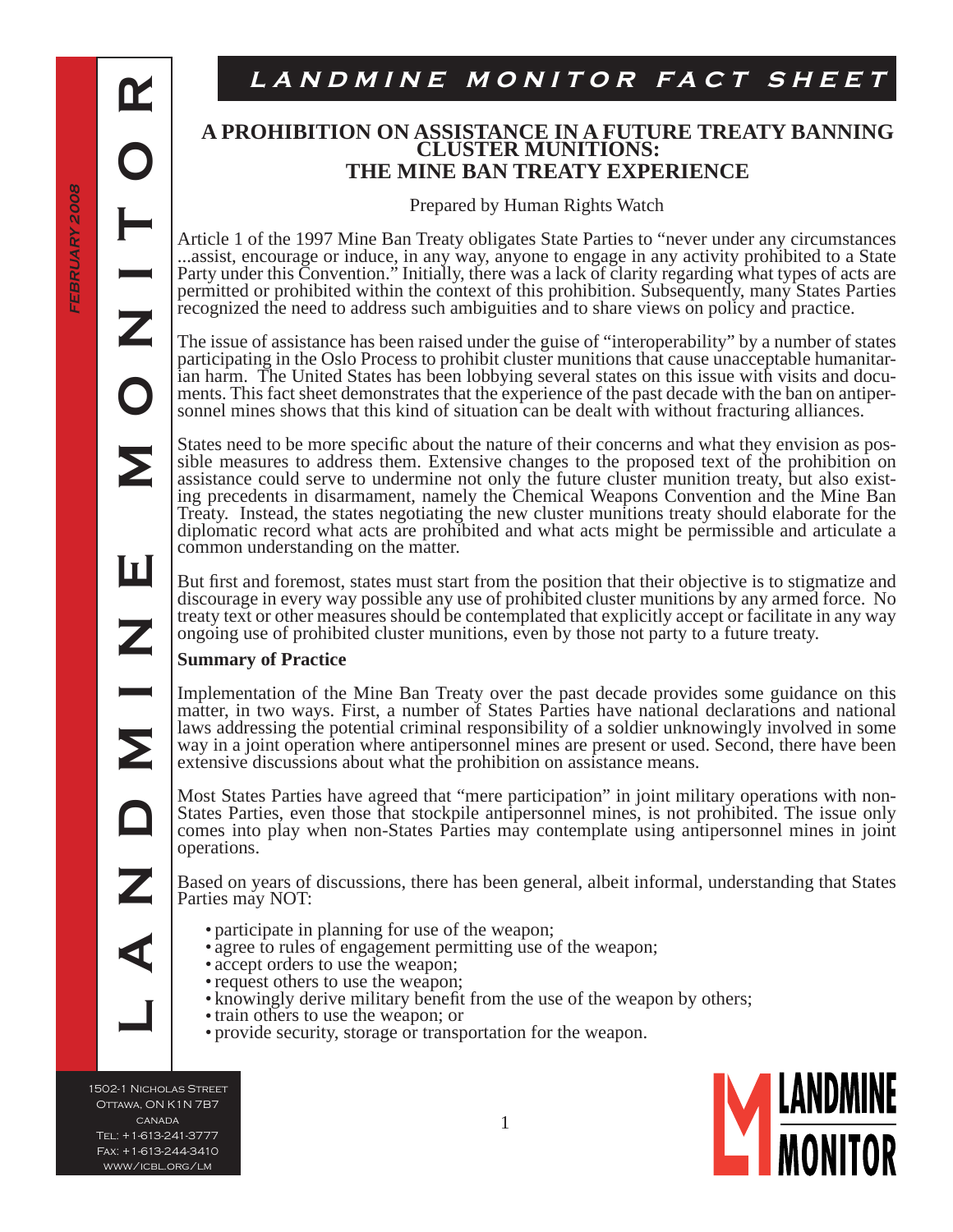Moreover, most agree that transit of antipersonnel mines through or foreign stockpiling of antipersonnel mines on the national territory of a State Party is prohibited.

- A total of 43 States Parties have declared that they will not participate in planning and implementa-• tion of activities related to the use of antipersonnel mines in joint operations with a state not party to the Mine Ban Treaty which may use antipersonnel mines.
- Some States Parties have declared that only "active" or "direct" participation in joint operations in which antipersonnel mines are used is prohibited; but each country's understanding of what constitutes "active" or "direct" assistance varies. •
- A total of 32 States Parties have declared they prohibit transfer through, foreign stockpiling on, or authorizing of foreign antipersonnel mines on national territory.
- Germany, Japan, Qatar and the United Kingdom have stated that US antipersonnel mine stocks in their countries are not under their national jurisdiction or control and are thus not subject to the national implementation measures of that State Party.

## **Stated Positions on Joint Military Operations, Foreign Stockpiling, and Transit**

| Will not participate in planning and implementation<br>of activities related to use of antipersonnel mines in<br>joint operations | Albania, Australia, Belgium, Bosnia & Herze-<br>govina, Brazil, Bulgaria, Canada, Croatia, Cyprus,<br>Czech Rep., Denmark, Estonia, France, Germany,<br>Hungary, Italy, Japan, Kenya, Luxembourg, Mace-<br>donia FYR, Malaysia, Mexico, Moldova, Namibia,<br>Netherlands, New Zealand, Norway, Portugal, Qa-<br>tar, Senegal, Slovenia, South Africa, Spain, Šweden,<br>Switzerland, Tajikistan, Tanzania, Turkey, United<br>Kingdom, Uruguay, Yemen, Zambia, Zimbabwe |
|-----------------------------------------------------------------------------------------------------------------------------------|------------------------------------------------------------------------------------------------------------------------------------------------------------------------------------------------------------------------------------------------------------------------------------------------------------------------------------------------------------------------------------------------------------------------------------------------------------------------|
| Interpret assistance as 'active' or 'direct'                                                                                      | Australia, Canada, Czech Rep., New Zealand, Swe-<br>den, United Kingdom, Zambia, Zimbabwe                                                                                                                                                                                                                                                                                                                                                                              |
| Reject operations if its military forces derive direct<br>military benefit from antipersonnel mine use                            | Brazil, Mexico, Switzerland, United Kingdom                                                                                                                                                                                                                                                                                                                                                                                                                            |
| Reject rules of engagement permitting antipersonnel<br>mine use or orders to use antipersonnel mines                              | Canada, France, Germany, Italy, Sweden, United<br>Kingdom                                                                                                                                                                                                                                                                                                                                                                                                              |
| Will obtain written precondition for placing forces<br>under the command of a non-State Party                                     | Norway                                                                                                                                                                                                                                                                                                                                                                                                                                                                 |
| Prohibit transfer through, stockpiling of, or autho-<br>rizing antipersonnel mines on national territory                          | Albania, Austria, Bosnia & Herzegovina, Brazil,<br>Cameroon, Croatia, Cyprus, Czech Řep., Denmark,<br>Estonia, France, Guinea, Hungary, Italy, Macedonia<br>FYR, Malaysia, Mexico, Moldova, Namibia, New<br>Zealand, Portugal, Samoa, Senegal, Slovakia, South<br>Africa, Spain, Sweden, Switzerland, Turkey, United<br>Kingdom, Yemen, Zambia                                                                                                                         |
| Non-State Party antipersonnel mine stockpiles de-<br>clared                                                                       | Tajikistan                                                                                                                                                                                                                                                                                                                                                                                                                                                             |
| Non-State Party antipersonnel mine stocks removed                                                                                 | Italy, Norway, Spain                                                                                                                                                                                                                                                                                                                                                                                                                                                   |
| Non-State Party antipersonnel mine stocks declared<br>not to be under national jurisdiction or control                            | Germany, Japan, Qatar, United Kingdom                                                                                                                                                                                                                                                                                                                                                                                                                                  |



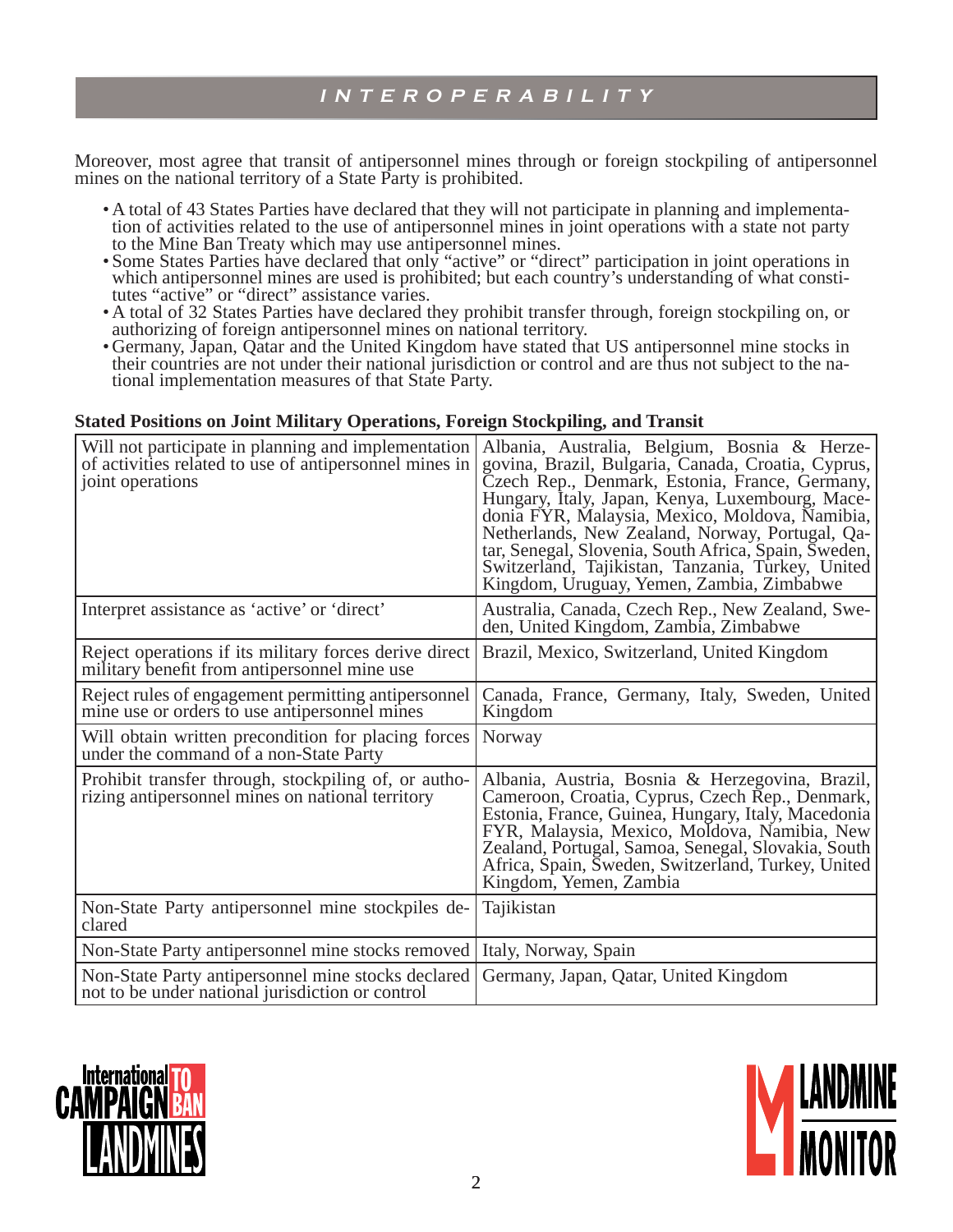#### **Country-by-Country Overview of Practice**

**Albania** stated that "during joint military operations with State and Non-State Parties, Albania does not use and is not engaged in the use or transport of the antipersonnel mines."

**Australia** has addressed this issue in a number of ways. A document provided by the Australian Embassy to the United States in April 2003 stated: "Australia will not participate in planning or implementation of activities related to anti-personnel mine use in joint operations... Australia would reject any orders to use anti-personnel mines and has placed limitations on its forces so as not to violate treaty commitments during these joint operations.... Those members serving with United States forces [in Iraq] have received a brief on their obligations under the Ottawa Convention and the Anti-Personnel Mines Convention Act."

Australia submitted a National Declaration when it deposited its instrument of ratification at the United Nations in 1999. The Declaration stated that: "in the context of operations, exercises or other military activity authorised by the United Nations or otherwise conducted in accordance with international law, the participation by the Australian Defence Force, or individual Australian citizens or residents, in such operations, exercises or other military activity conducted in combination with the armed forces of States not party to the Convention which engage in activity prohibited under the Convention would not by itself, be considered to be in violation of the Convention."

The National Declaration goes on to interpret the words "use," "assist," "encourage," and "induce" in a very narrow fashion. It interprets the word "use" as meaning: "... the *actual physical emplacement* of antipersonnel mines and does *not* include receiving an indirect or incidental benefit from antipersonnel mines laid by another State or person." (*emphasis added*).

It interprets the word "assist" to mean: "... *the actual and direct physical participation* in any activity prohibited by the Convention but does *not* include permissible indirect support such as the provision of security for the personnel of a State not party to the Convention engaging in such activities." (*emphasis added*).

It interprets the word "encourage" to mean "... the *actual request* for the commission of any activity prohibited by the Convention," and "induce" to mean "the *active engagement* in the offering of threats or incentives to obtain the commission of any activity prohibited by the Convention." (*emphasis added*).

The phrase "jurisdiction or control" is defined as meaning "within the sovereign territory of a State Party or over which it exercises legal responsibility by virtue of a United Nations mandate or arrangement with another State and the ownership or physical possession of antipersonnel mines, but does not include the temporary occupation of, or presence on, foreign territory where antipersonnel mines have been laid by other States or persons."

In explaining a provision in Australia's Antipersonnel Mines Convention Bill 1998, Foreign Minister Downer stated: "Clause 7(3) is not intended to be construed as a blanket decriminalization of the activities listed in clause 7(1). There may be circumstances in which there are military operations carried out jointly with the armed forces of a country which is not a party to the convention. In the course of those operations, the armed forces of that country might engage in an activity which would be prohibited under the convention. Clause 7(3) provides that a person to whom the act applies will not be guilty of an offence merely by reason of participation in such combined exercises. However, that subclause does not provide a defense in circumstances where such a person actually carries out one of the prohibited acts in the course of those combined operations. In the event of a charge being laid, the prosecution would be required to prove that the actions alleged constituted an offence prohibited under clause 7(1). If the accused wished to rely on the exception of clause 7(3), he or she would need to produce evidence that suggests a reasonable possibility that the exception applies. If the accused is able to do this, it is for the prosecution to prove otherwise if the person is to be convicted."



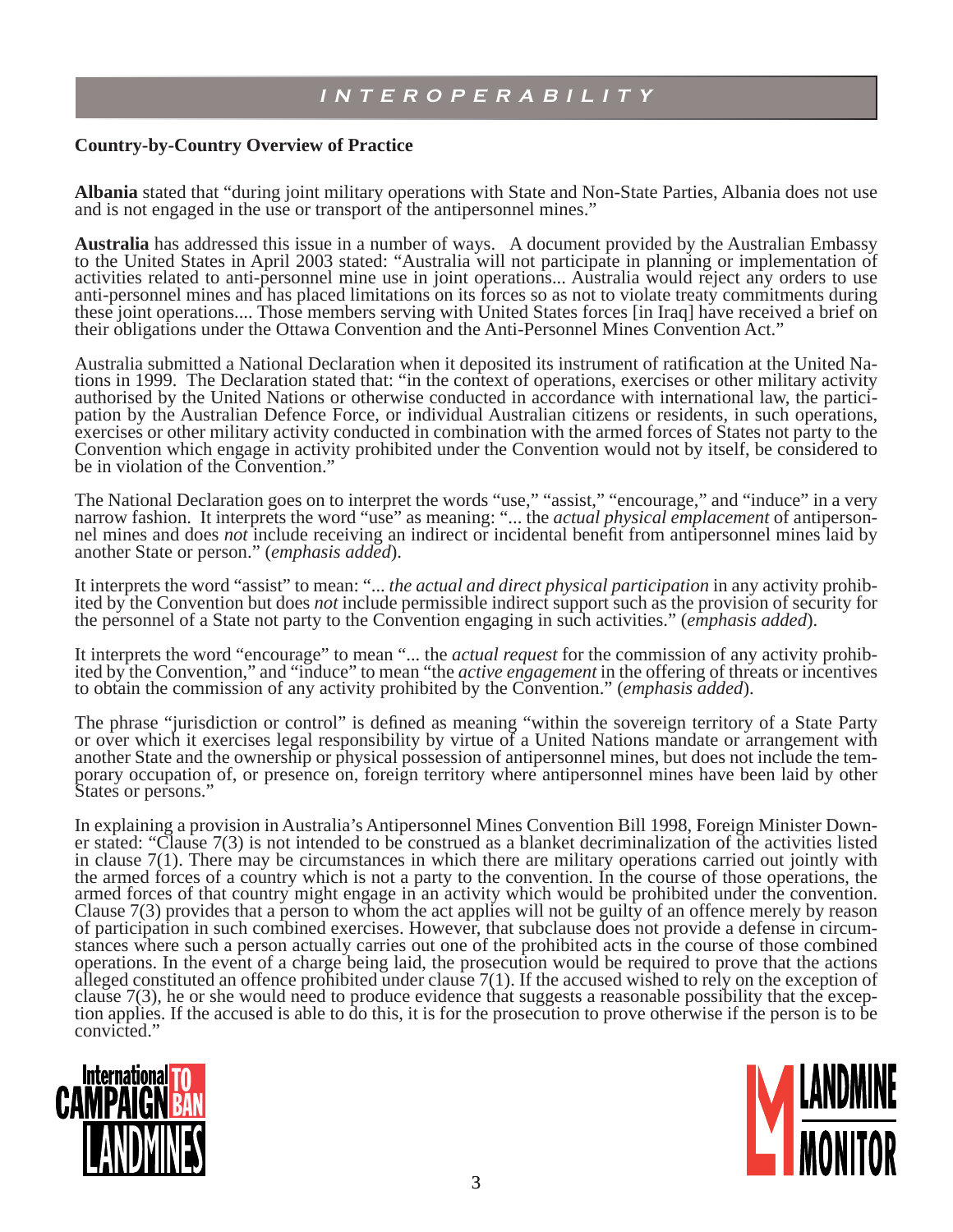**Austria** stated in April 2000 that, as a neutral country, it is keen to prevent any violations of the Mine Ban Treaty and has denied transit to NATO countries either across its territory or through its airspace of any transport containing any weapons, in spite of NATO requests to do so during the 1999 bombing of the Federal Republic of Yugoslavia.

**Belgium** stated in June 2000 and again in March 2001, "Any Belgian unit engaged in joint operations outside national territory cannot use antipersonnel mines, in any circumstances, whatever framework and subordination mode this engagement is undergoing."

**Brazil** views that Article 1(c) of the Mine Ban Treaty "clearly bans joint operations with non-States Parties that may involve the use of antipersonnel mines. Even if the States Parties involved in such operations do not participate directly and actively in the laying of anti-personnel mines, the operations should be considered illegal if the use of landmines by a non-State Party is of direct military benefi t to those States Parties. In the absence of such a broad interpretation of the term 'assist,' Article 1 would contain a serious and unfortunate loophole. All States Parties should commit strictly to observe the provisions of Article 1, which would include giving the term 'assist' as broad an interpretation as possible."

**Canada** appended the following "understanding" to its ratification instrument: "It is the understanding of the Government of Canada that, in the context of operations, exercises or other military activity sanctioned by the United Nations or otherwise conducted in accordance with the international law, the mere participation by the Canadian Forces, or individual Canadians, in operations, exercises or other military activity conducted in combination with the armed forces of States not party to the Convention which engage in activity prohibited under the Convention would not, by itself, be considered to be assistance, encouragement or inducement in accordance with the meaning of those terms in Article 1, paragraph 1(c)."

To further clarify its position, in May 2001 Canada provided an explicit statement on the issue: "For Canada, this subject is relevant in addressing matters related to interoperability as a member of the North Atlantic Treaty Organization. With this in mind, in 1998—even before the Convention entered in to force—the Chief of the Defence Staff communicated the following to all Canadian Forces personnel:

*Participation in Combined Operations*: Canada may participate in combined operations with a state that is not Party to the Convention. Canadian contingents may not, however, use anti-personnel mines and the Canadian Forces may not request, even indirectly, the use of anti-personnel mines by others.

*Rules of Engagement*: When participating in combined operations with foreign forces, Canada will not agree to Rules of Engagement which authorize the use by the combined force of anti-personnel mines. This would not, however, prevent States that are not parties to the Convention from using anti-personnel mines for their own national purposes.

*Operational Plans*: When engaged in combined operations with foreign forces, Canada will not agree to operational plans which authorize the use by the combined force of anti-personnel mines. While Canadians may participate in operations planning as members of a multinational staff, they may not participate in planning for the use of anti-personnel mines. This would not prevent a state that is not a signatory to the Convention from planning for the use of anti-personnel mines by its own forces.

*Command and Control*: The use of anti-personnel mines by the combined force will not be permitted in cases where Canada is in command of a combined Force. Likewise, if Canadian Forces personnel are being commanded by other nationalities, they will not be allowed to participate in the use of, or planning for the use of anti-personnel mines. Were Canadian Forces personnel to engage in such activities they would be liable to criminal prosecution under Canadian law."



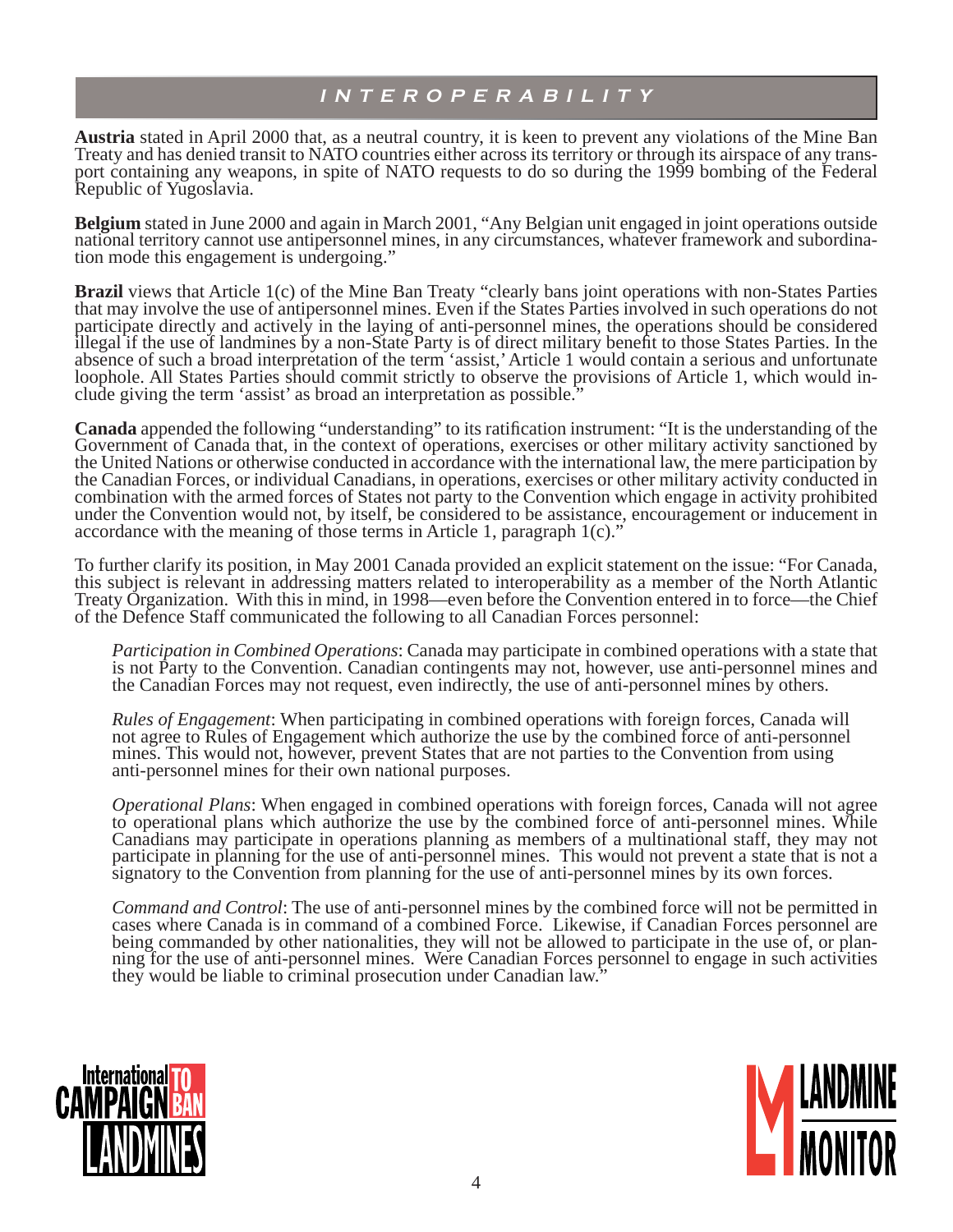**Cyprus** stated, "The meaning of the term 'assist', which is included in Article 1 of the Convention, should be interpreted thus: (a) It prohibits the storage of anti-personnel mines in the territory of another state, in which that state exercises its jurisdiction; (b) It prohibits the trans-shipment of anti-personnel mines by states not parties to the Convention, through the territory of states that have ratified the Convention...."

The Foreign Ministry of the **Czech Republic** stated "mere participation in the planning or execution of operations, exercises or other military activity" where non-signatories use antipersonnel mines should not render Czech personnel liable to prosecution.

The Ministry of Defense of **Denmark** has stated "in the participation in joint military operations, Denmark does not involve itself in activities that are related to the laying of antipersonnel mines." The Ministry of Foreign Affairs has stated that Denmark would not involve itself in the planning or implementation of activities related to the laying of antipersonnel mines. Asked for its view of the legality of the transit and/or storage of foreign antipersonnel mines on Danish territory, the Ministry of Foreign Affairs stated in 1999 that: "In accordance with Article 1 of the Ottawa Convention, Denmark cannot transfer to anyone, directly or indirectly, APMs or allow anyone to do so on Danish territory."

The Minister of Defense of **France** already declared in 1998 that France "would unreservedly enforce the Ottawa Treaty. France will prohibit the planned or actual use of antipersonnel mines in any military operation whatsoever by its military personnel. Furthermore, France will refuse to agree to rules of engagement in any military operation calling for the use of antipersonnel mines." In October 1999, the Minister of Foreign Affairs referred to directives forbidding French military personnel to use antipersonnel mines, to participate in planning operations employing use of antipersonnel mines, or to give their agreement to any document mentioning possible use.

**Germany** declared in May 2002 that it "will not support planning or use of antipersonnel mines in a joint operation. Germany prohibits the planned or actual use of antipersonnel mines in any military operation whatsoever by her military personnel.

In June 2004, the Federal Foreign Office said that "it is straightforwardly deducible from the wording of the Convention that the mere participation" in operations or exercises sanctioned by the UN or otherwise in accordance with international law "is not, by itself, assistance, encouragement or inducement in accordance with the meaning of these terms in Article  $1(1)(c)$  of the Convention." But, to gain the maximum reassurance that no antipersonnel mines will be used in joint operations and exercises with States not party to the Mine Ban Treaty, Germany "states the expectation, *inter alia* in the exchange of notes on agreed and applicable Rules of Engagement, that this prohibition will be observed."

In reacting to language proposed in 2004 by the Mine Ban Treaty General Status Standing Committee cochairs on acts forbidden during joint military operations, Germany said it "sees no merit in defining behavior which it knows it cannot live up to as a consequence of remaining limitations in its jurisdiction as a consequence of applicable Status of Forces agreements, or for which specific treaty provisions already exist – as, for instance, in the case of providing protection and maintenance for transportation and storage sites of allied stationed forces, the sending States of which are not themselves States Parties to the Convention."

The Ministry of Foreign Affairs of **Hungary** stated, "Hungarian soldiers are not allowed to use antipersonnel mines abroad during NATO army exercises, and foreign soldiers are not allowed to use antipersonnel mines in Hungary during NATO army exercises."

In June 2004, **Japan** objected to a proposal on these issues by the co-chairs of the Standing Committee on General Status and Operation of the Convention. It said that the proposed clarifications amount to new rules and requirements and would prevent some countries from acceding to the treaty in the future. Japan also noted, "The current provisions reflect a subtle balance and compromise arrived at through lengthy negotiations. Therefore a certain degree of abstraction is indispensable, as is always the case in multilateral treaties, so that many States facing different conditions can coexist in the same legal framework."



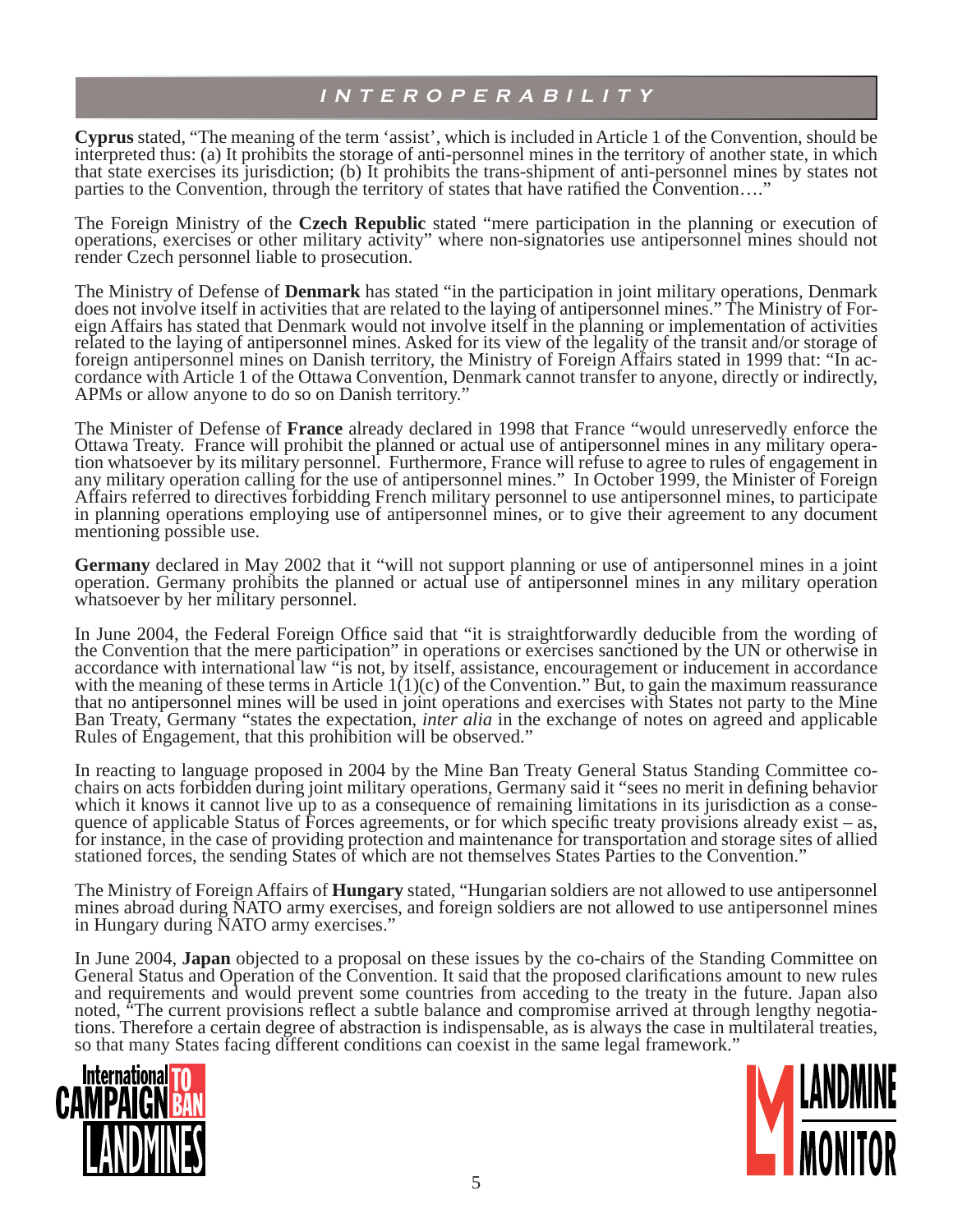**FYR Macedonia** stated that it "reserves the right to reject any rules of engagement permitting use of APM and refuse orders to use them."

**Moldova** said, "It is our firm belief that States Parties engaging in military operations with other states of groups of states should not: participate in planning for use of anti-personnel mines; train others to use antipersonnel mines; participate in operations wherein direct military benefi t is known by the State Party to be derived from the use of anti-personnel mines; agree to rules of engagement permitting the use of anti-personnel mines; or request others to use anti-personnel mines."

Representatives of the **Netherlands** reiterated in May 2001 that Dutch forces "will not help in the laying, transporting or in any other way, nor ask for a foreign commander to do so" in joint military operations, and "if asked to do so by a foreign commander, will not do so." The representative added that this was set out in a parliamentary answer.

In May 2003, **New Zealand** said that its domestic implementation legislation makes it clear that it cannot "actively assist" with acts prohibited by the Mine Ban Treaty and noted that providing cover for other forces laying mines would be defined as such, as would planning or training for use of antipersonnel mines. However, if New Zealand's forces receive incidental benefit from another country's mine-laying, that is not considered active assistance, and is not prohibited. New Zealand said, "The practical reality of New Zealand's defence strategy, and one which is necessary for a small country that is heavily reliant on interoperability, is that we would be unable to prevent receiving an indirect benefit of cover from a minefield where our forces were under non-New Zealand command."

The Ministry of Defense of **Norway** stated that under no circumstances will Norwegian forces use antipersonnel mines, or contribute to such use, in joint operations with other States. However, Norwegian forces can participate in joint operations with States which are not party to the Mine Ban Treaty, and in such cases may take advantage of cover from already mined areas, but cannot strengthen or renew the mining of these areas. The prohibition in Norwegian law against use also applies to soldiers operating outside Norway's borders.

According to officials from **Portugal**, "it may participate in joint operations with armed forces which use antipersonnel mines, but it won't gain any benefit from such use. A guarantee that Portugal will not benefit, in such case, would be assured at the operational level. The participation in any military operation comes under national sovereignty." The Ministry of Defense added, "So it belongs to Portugal to decide on this participation, the way it would be processed and to which extent, independent of whether it is an operation with countries that use mines or not." The Ministry of Foreign Affairs declared, "Portugal being a State Party to the Ottawa Convention, the Portuguese contingent will not use antipersonnel mines in joint operations."

**Serbia and Montenegro** submitted a formal declaration with its instrument of accession stating that "it is the understanding of Serbia and Montenegro that the mere participation in the planning or conduct of operations, exercises or any other military activities by the armed forces of Serbia and Montenegro, or by any of its nationals, if carried out in conjunction with armed forces of the non-State Parties (to the Convention), which engage in activities prohibited under the Convention, does not in any way imply an assistance, encouragement or inducement as referred to in subparagraph 1 (c) of the Convention."

**Slovenia** stated that its "Armed Forces will under no circumstances take any action that would lead to the use of antipersonnel mines or contribute to such use in joint operations with other States."

**South Africa** stated in February 2003 that, while it is permitted to participate in joint military operations with States not party to the Mine Ban Treaty, if a contravention occurs, South Africa must terminate participation or take appropriate actions as deemed necessary.